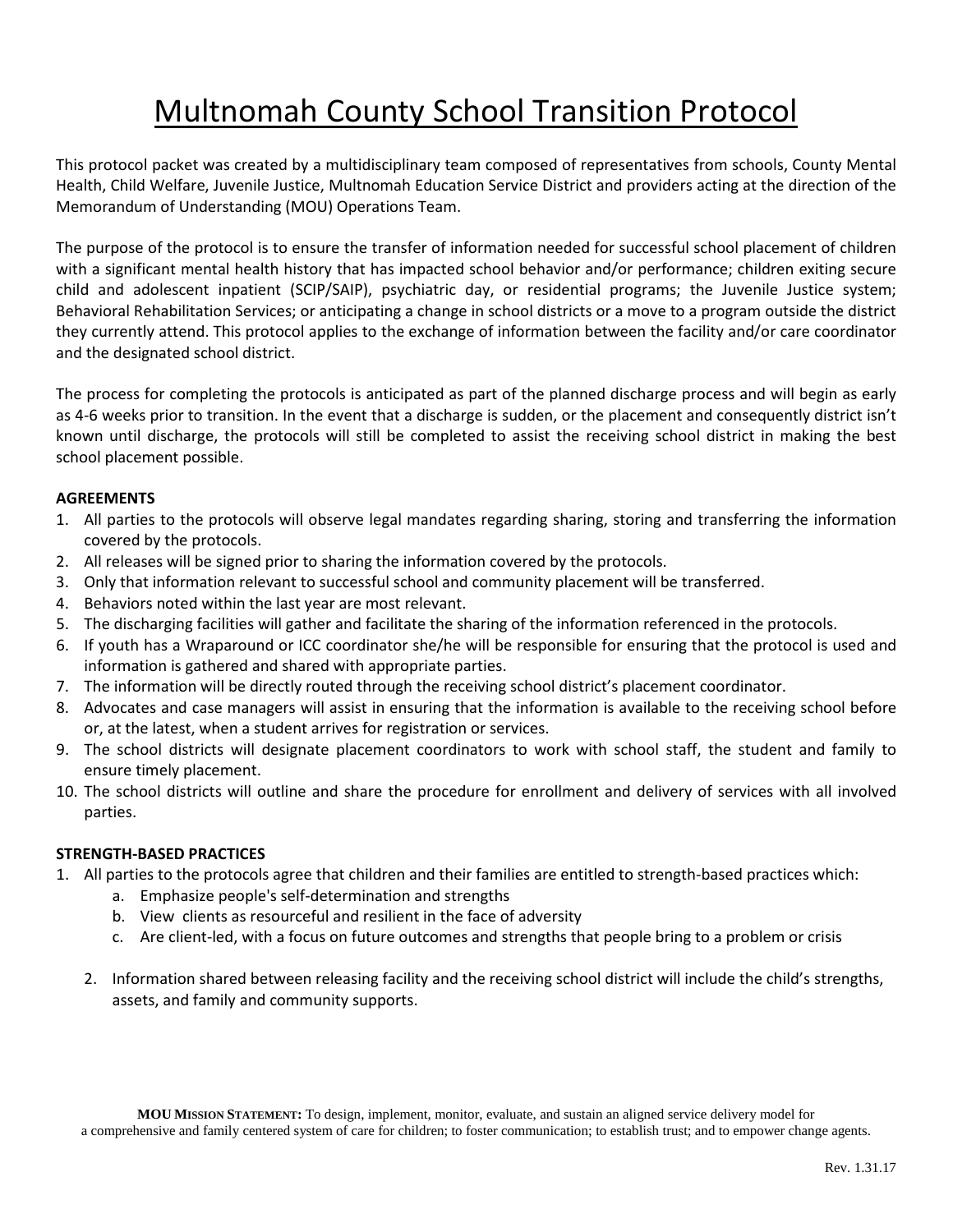# **ACRONYMS**

- **A&E:** Multnomah Assessment and Evaluation (A&E)
- **BRS:** Behavioral Rehabilitation Services
- **DELH:** Donald E Long Home (detention)
- **ICTS/Level D HBS:** Intensive Community Based Treatment Services/ Level D Home Based Stabilization
- **IEP:** Individualized Education Plan
- **LRE:** Least Restrictive Environment
- **PDTS:** Psychiatric Day Treatment Services
- **PEP:** Personalized Education Plan
- **PRTS:** Psychiatric Residential Treatment Services
- **RAD:** Residential Addiction Treatment
- **SAIP:** Secure Inpatient for Adolescents
- **SCIP:** Secure Inpatient for Children

Most current forms found at: www.multco.us/mhas/mental-health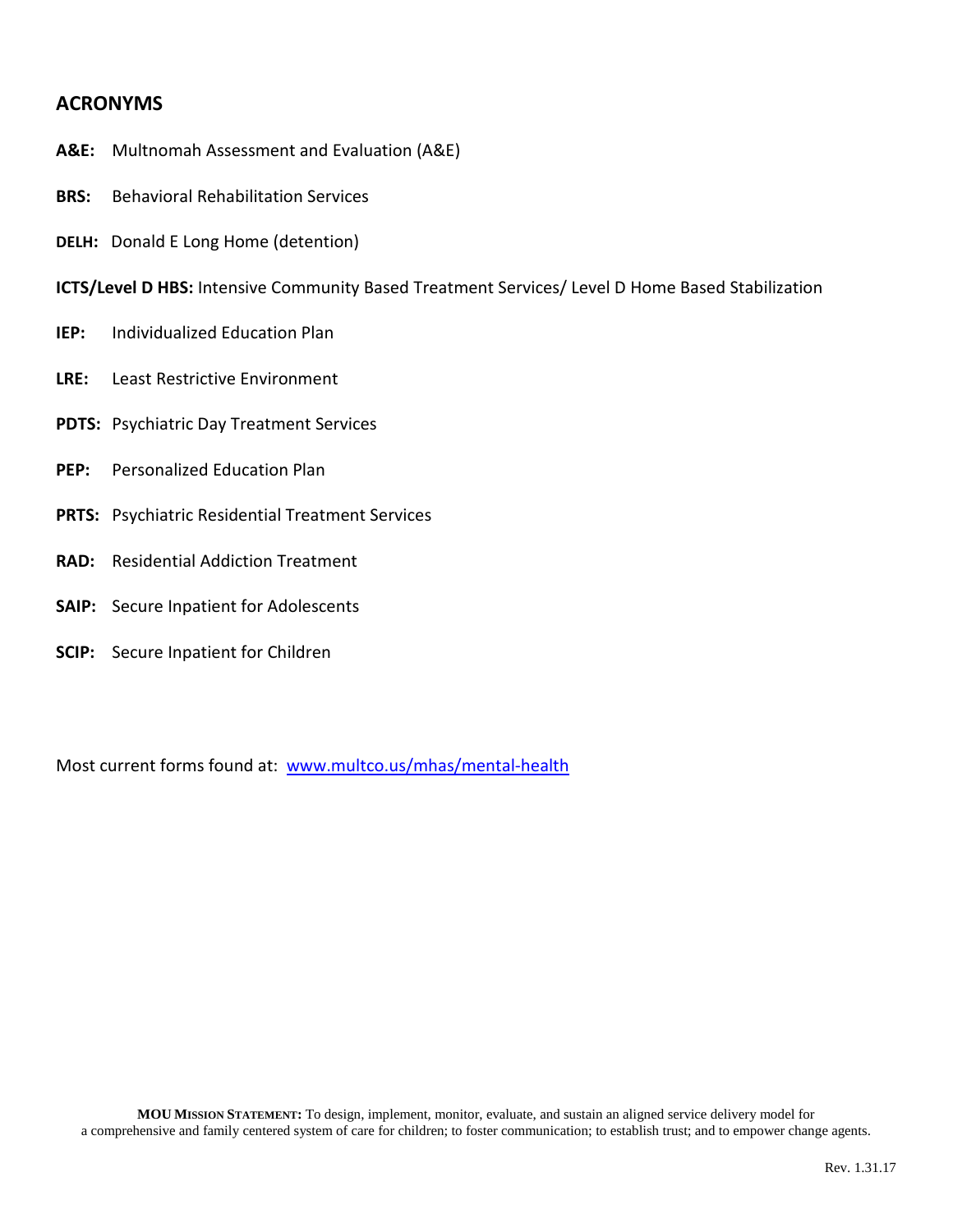# **Discharge Information Cover Sheet**

|                                                                                                                                                                                                                                |                     | Student ESIS Number: ___________________ |
|--------------------------------------------------------------------------------------------------------------------------------------------------------------------------------------------------------------------------------|---------------------|------------------------------------------|
| DOB: _______________                                                                                                                                                                                                           |                     |                                          |
| Grade: _________________                                                                                                                                                                                                       |                     |                                          |
| Special Ed.? YES or NO                                                                                                                                                                                                         | Sec. 504? YES or NO | <b>General Education? YES or NO</b>      |
| Are IEP/Eligibility and/or PEP Current? YES or NO (Attach copies of IEP/PEP and eligibility paperwork)                                                                                                                         |                     |                                          |
|                                                                                                                                                                                                                                |                     |                                          |
|                                                                                                                                                                                                                                |                     |                                          |
| Plan for continuing care?                                                                                                                                                                                                      |                     |                                          |
|                                                                                                                                                                                                                                |                     |                                          |
|                                                                                                                                                                                                                                |                     |                                          |
|                                                                                                                                                                                                                                |                     |                                          |
|                                                                                                                                                                                                                                |                     |                                          |
|                                                                                                                                                                                                                                |                     |                                          |
| Outpatient treatment team name, agency, address, phone numbers:                                                                                                                                                                |                     |                                          |
|                                                                                                                                                                                                                                |                     |                                          |
| Date: experience and a series of the series of the series of the series of the series of the series of the series of the series of the series of the series of the series of the series of the series of the series of the ser |                     |                                          |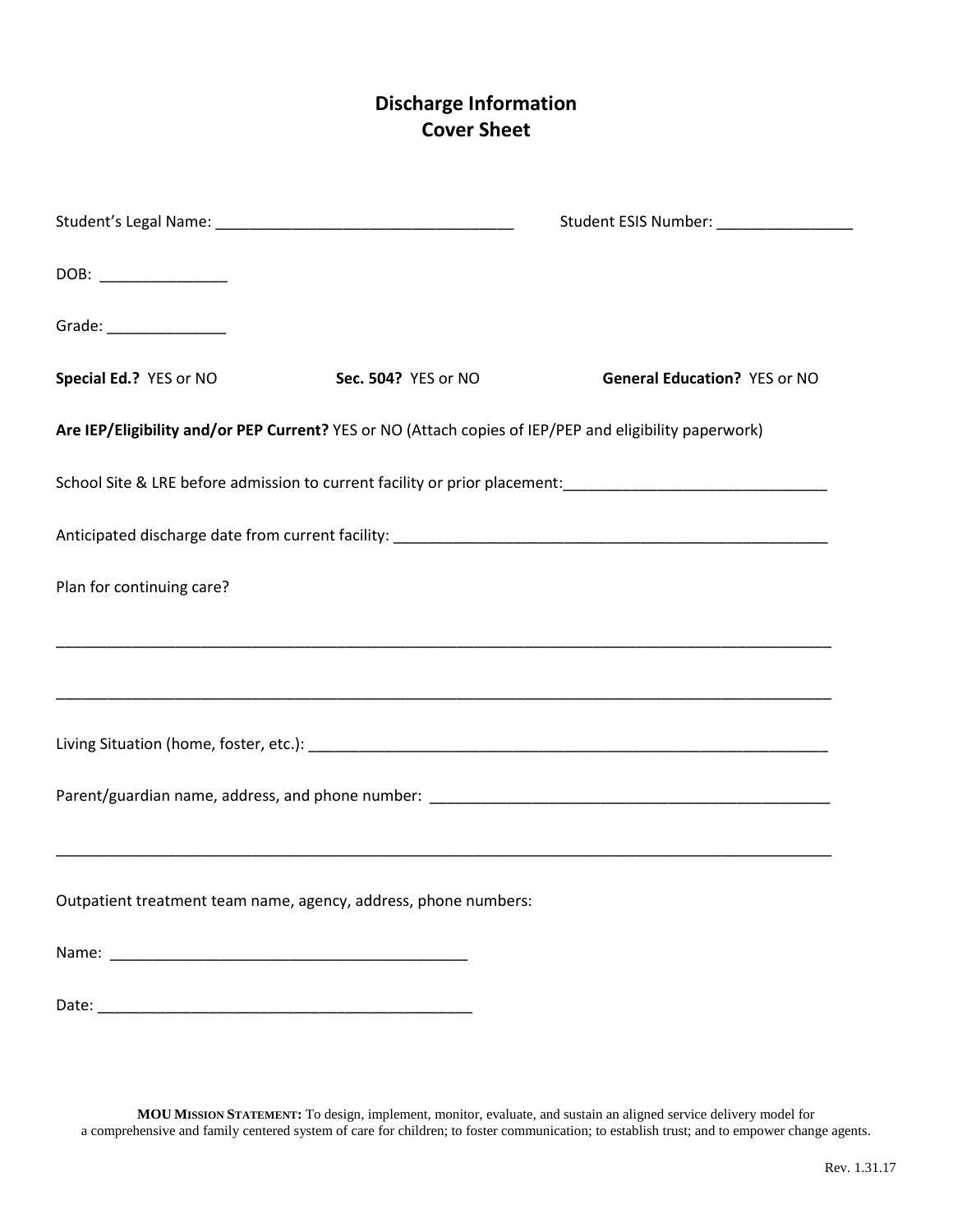**Completion of form to be coordinated by the discharge planning team, including the facility-based education provider.**

| <b>Involved Stakeholders</b> |             |       |
|------------------------------|-------------|-------|
| <b>Name</b>                  | Agency/Role | Phone |
| 1.                           |             |       |
| 2.                           |             |       |
| 3.                           |             |       |
| 4.                           |             |       |
| 5.                           |             |       |
| 6.                           |             |       |

I grant permission for this information to be placed in my student's school file:

 $\overline{\phantom{a}}$ 

Signature of Parent/Guardian Date: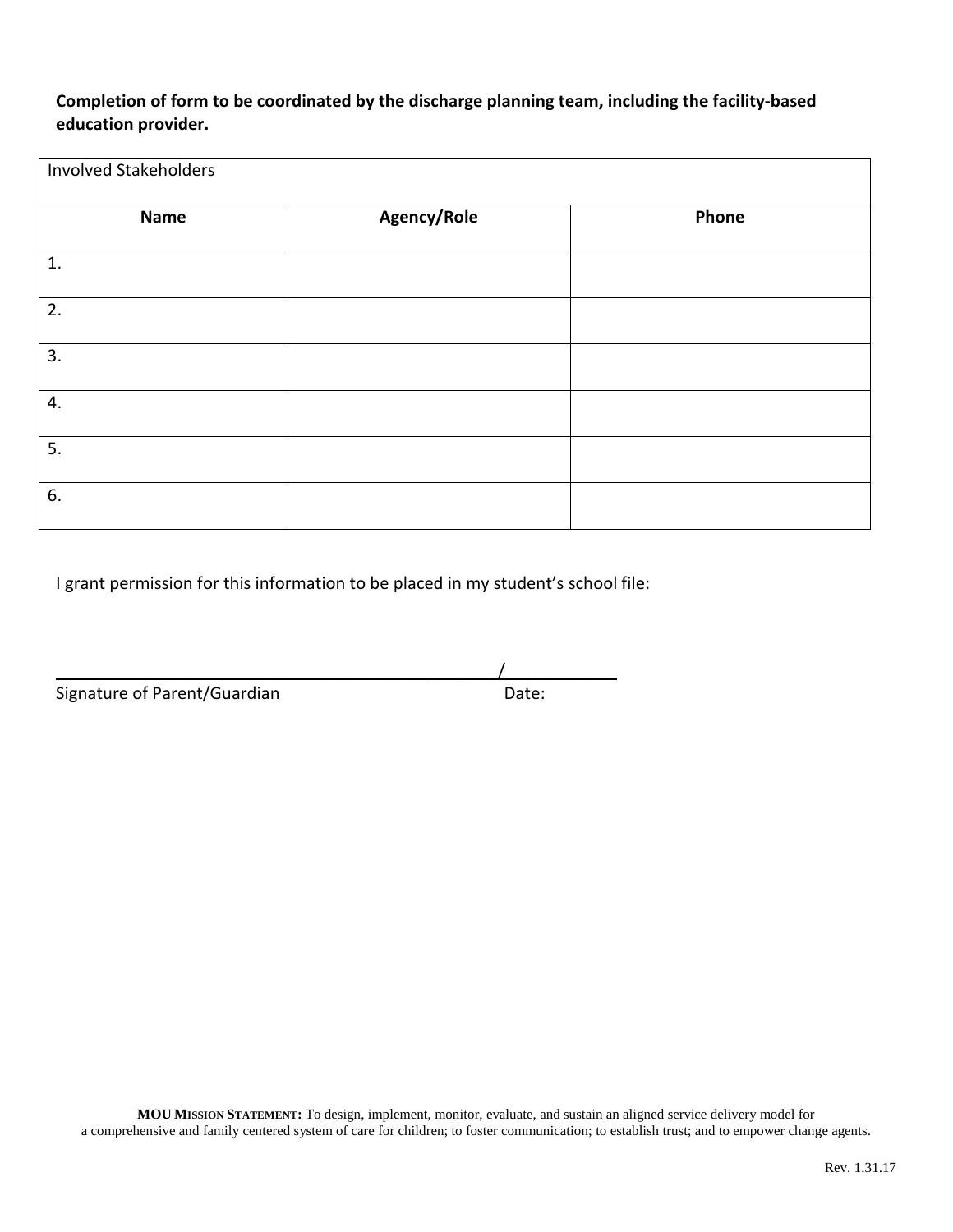### **BEHAVIOR CHECKLIST**

This form contains personal health information and is protected by CFR 160.103 *et.* seq. To be used as a prompt for information sharing in discharge planning where all required releases are in place.

Student's Legal Name:

| <b>STRENGTHS</b>                                    | <b>COMMENTS</b> |
|-----------------------------------------------------|-----------------|
| Family                                              |                 |
| Friendships                                         |                 |
|                                                     |                 |
| Social skills                                       |                 |
| $\triangleright$ Listening                          |                 |
| $\triangleright$ Caring about others                |                 |
| $\triangleright$ Communication                      |                 |
| Problem-solving skills                              |                 |
|                                                     |                 |
| Academic strengths                                  |                 |
|                                                     |                 |
|                                                     |                 |
| Involvement in Sports                               |                 |
|                                                     |                 |
| Involvement in Hobbies                              |                 |
|                                                     |                 |
|                                                     |                 |
| Involvement in Arts (music, dance, performing arts) |                 |
|                                                     |                 |
|                                                     |                 |
| Working or playing with computers                   |                 |
|                                                     |                 |
| Involvement in faith community                      |                 |
|                                                     |                 |
|                                                     |                 |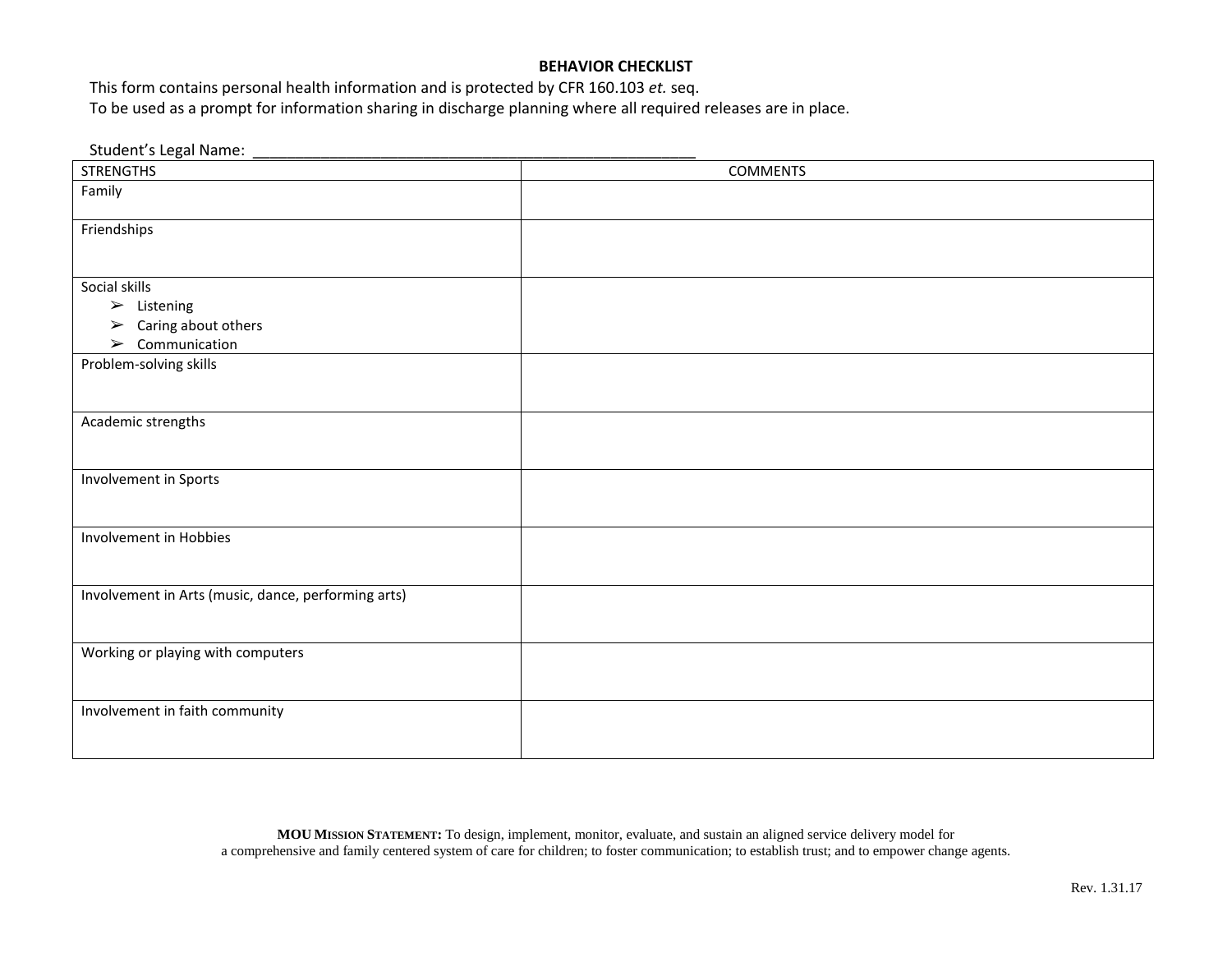Student's Legal Name: \_\_\_\_\_\_\_\_\_\_\_\_\_\_\_\_\_\_\_\_\_\_\_\_\_\_\_\_\_\_\_\_\_\_\_\_ Fill out only those columns which apply

| Behavior                    | N/A |                       |          |             |                         | Triggers: environmental, |
|-----------------------------|-----|-----------------------|----------|-------------|-------------------------|--------------------------|
| (Within the last            |     | Frequency & location  | Duration | Description | Intervention - what has | interpersonal,           |
| year)                       |     | (home, school, other) |          |             | worked?                 | anniversary effects      |
| Anxiety                     |     |                       |          |             |                         |                          |
|                             |     |                       |          |             |                         |                          |
| Drug and Alcohol            |     |                       |          |             |                         |                          |
|                             |     |                       |          |             |                         |                          |
| Encopresis/                 |     |                       |          |             |                         |                          |
| Enuresis                    |     |                       |          |             |                         |                          |
| Hyperactivity/Impul         |     |                       |          |             |                         |                          |
| sivity                      |     |                       |          |             |                         |                          |
| <b>Medication Effects</b>   |     |                       |          |             |                         |                          |
|                             |     |                       |          |             |                         |                          |
| <b>Physical Aggression</b>  |     |                       |          |             |                         |                          |
|                             |     |                       |          |             |                         |                          |
| Property                    |     |                       |          |             |                         |                          |
| Destruction                 |     |                       |          |             |                         |                          |
| Running                     |     |                       |          |             |                         |                          |
|                             |     |                       |          |             |                         |                          |
| Self-Harm                   |     |                       |          |             |                         |                          |
|                             |     |                       |          |             |                         |                          |
| Sexual Behavior             |     |                       |          |             |                         |                          |
|                             |     |                       |          |             |                         |                          |
| Stealing                    |     |                       |          |             |                         |                          |
|                             |     |                       |          |             |                         |                          |
| Suicidality: History        |     |                       |          |             |                         |                          |
| &Tendency                   |     |                       |          |             |                         |                          |
| Verbal Aggression           |     |                       |          |             |                         |                          |
|                             |     |                       |          |             |                         |                          |
| Withdrawal                  |     |                       |          |             |                         |                          |
|                             |     |                       |          |             |                         |                          |
| <b>ADDITIONAL COMMENTS:</b> |     |                       |          |             |                         |                          |
| Checklist completed by:     |     |                       |          |             |                         |                          |
|                             |     | Org.<br>Name          |          | Date        |                         |                          |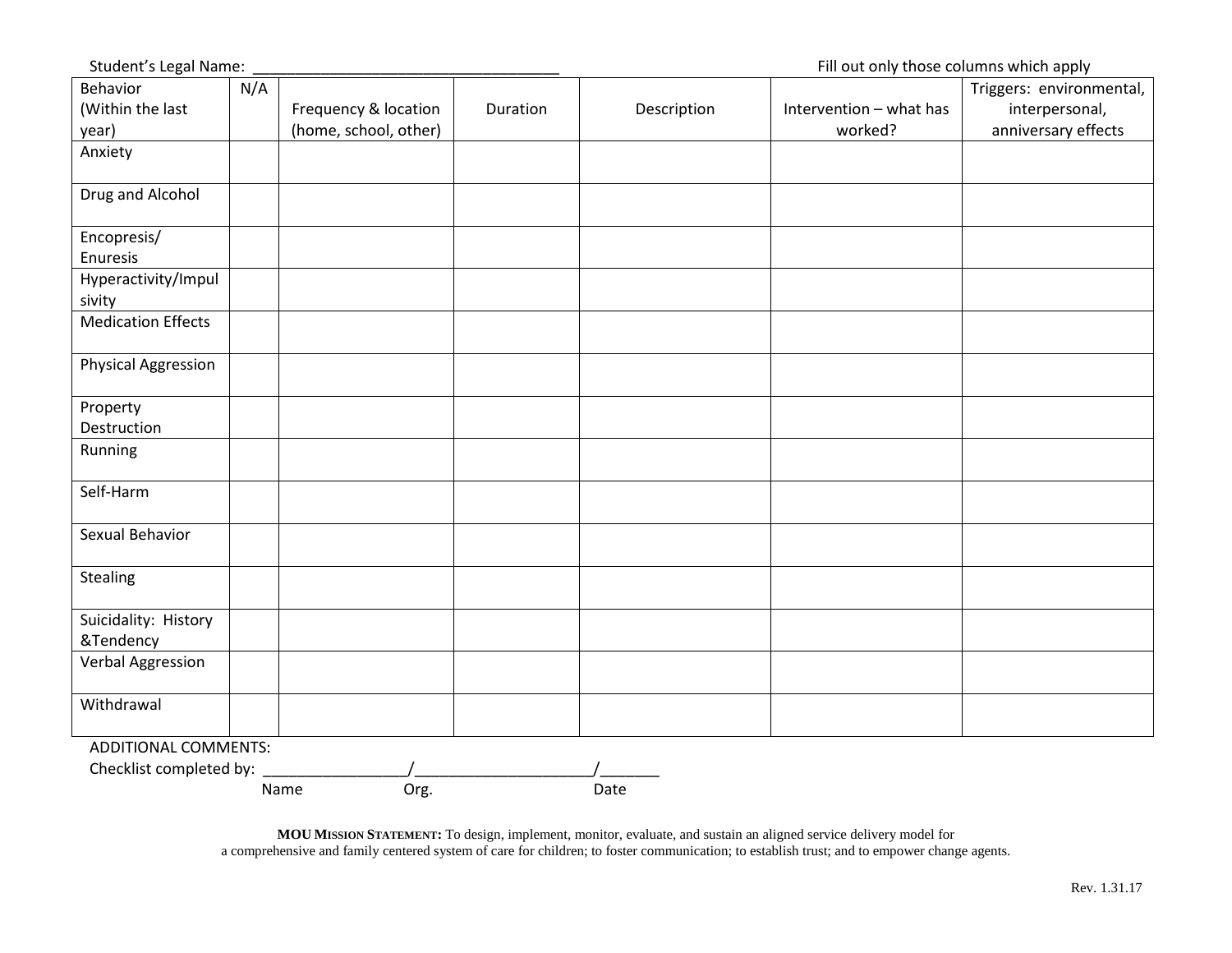## **Critical Information for School Placement Checklist**

Student's Legal Name: \_\_\_\_\_\_\_\_\_\_\_\_\_\_\_\_\_\_\_\_\_\_\_\_\_\_\_\_\_\_\_\_\_

This checklist should be completed by the residential therapist and DELH teacher/facility education provider

| <b>Type</b>                                 | Information                                                                                                                                                                                                                                       | <b>Provided By</b>                                                                                               | <b>Date Provided</b>              |
|---------------------------------------------|---------------------------------------------------------------------------------------------------------------------------------------------------------------------------------------------------------------------------------------------------|------------------------------------------------------------------------------------------------------------------|-----------------------------------|
| Demographic<br><b>Information</b>           | Discharge Information<br>O<br><b>Cover Sheet</b><br>Releases of Information<br>0                                                                                                                                                                  | Provider with updates                                                                                            | O<br>O                            |
| <b>Student Safety</b><br><b>Information</b> | <b>Behavioral Checklist</b><br>$\Omega$<br>(attached)<br>Crisis and Safety Plan (if<br>o<br>needed)<br>Parole and Probation<br>0<br>safety plan (if needed)                                                                                       | Provider with updates<br><b>Mental Health Provider</b><br><b>Probation/Parole Officer</b><br><b>DELH Teacher</b> | $\Omega$<br>$\mathsf{o}$<br>o     |
| <b>Physical/Mental</b><br><b>Health</b>     | Medication/medical<br>O<br>management<br><b>Health Conditions and</b><br>0<br>allergies<br>Needs<br>O<br>Emotional<br>٠.<br>regulation<br>Continuing<br>٠<br>outpatient<br>treatment<br>provider<br>Treatment goals and<br>о<br>status completion | Provider                                                                                                         | O<br>O<br>O<br>$\Omega$<br>O<br>o |
| <b>Education</b>                            | IEP from Facility (attach<br>o<br>form)<br>Eligibility (attach form)<br>о<br>Withdrawal<br>O<br>form/transcript (attach<br>forms)<br>504 Plan/PEP (attach<br>o<br>form)                                                                           | <b>Facility Educational Provider</b>                                                                             | O<br>о<br>O<br>o                  |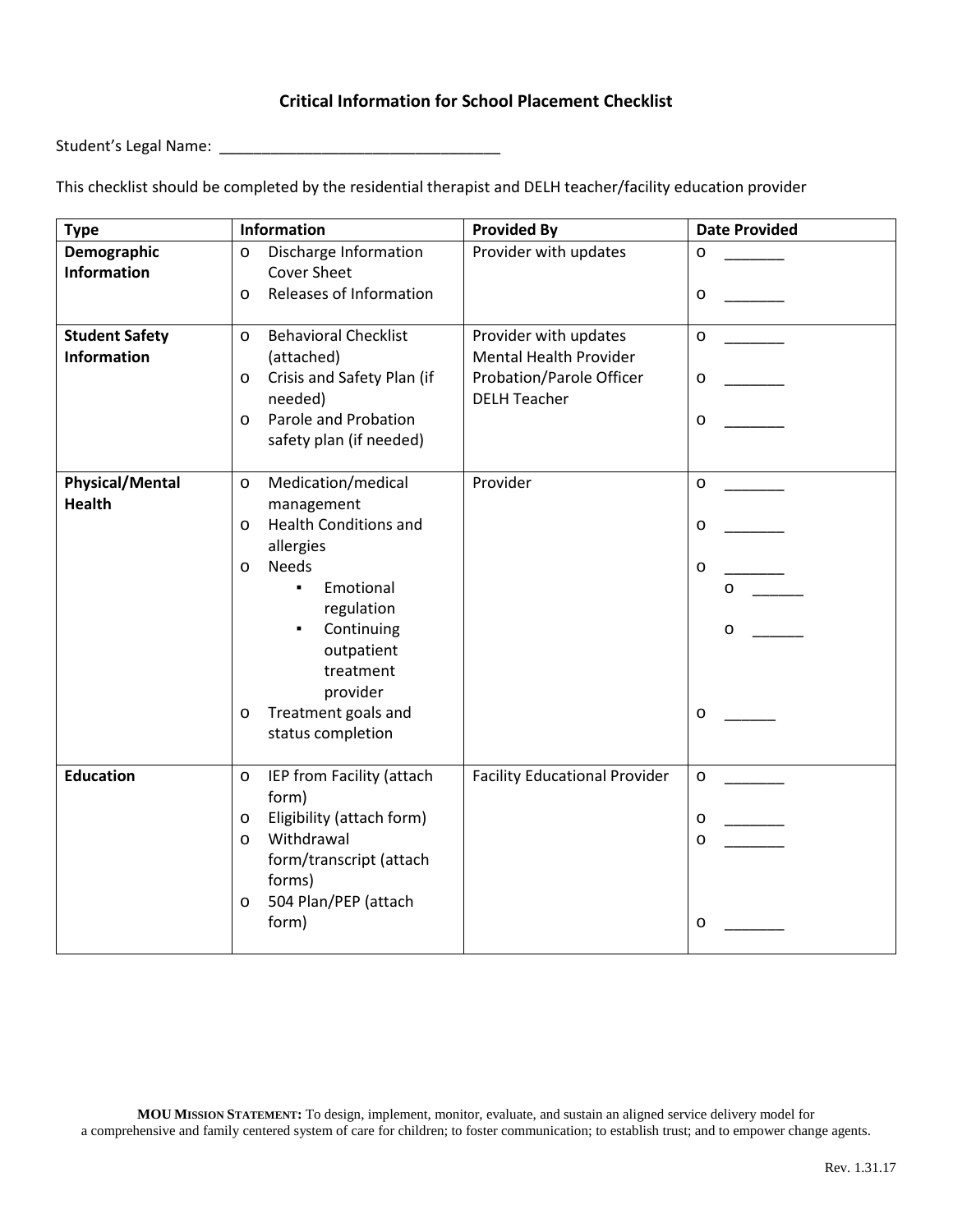#### SCHOOL DISTRICT PLACEMENT CONTACT LIST JANUARY 2017 *Unless otherwise noted, contact the Student Service Directors in summer months*

| <b>Centennial</b><br>Main number 503.760.7990<br>Director of Student Services: Lori Silverman<br>Patrick O'Brien                                                                                                                                  | 503.762.3630<br>503.762.3700                 | lori_silverman@csd28j.org<br>patrick_obrien@csd28j.org                                                              |
|---------------------------------------------------------------------------------------------------------------------------------------------------------------------------------------------------------------------------------------------------|----------------------------------------------|---------------------------------------------------------------------------------------------------------------------|
| Corbett<br>Main number 503.261.4226<br>Director of Student Services: Dee Dee Hanes                                                                                                                                                                | 503.261.4245                                 | dhanes@corbett.k12.or.us                                                                                            |
| <b>David Douglas</b><br>Main number: 503.252.2900<br>Director of Student Services: Barbara Kienle;                                                                                                                                                | 503.261.8209                                 | barbara_kienle@ddsd40.org                                                                                           |
| Sandy Jackman:<br>Erin Garvin:<br>Ed Knowles:                                                                                                                                                                                                     | 503.256.6549<br>503.256.6500<br>503.256.6549 | sandy_jackman@ddsd40.org<br>erin_garvin@ddsd40.org<br>ed_knowles@ddsd40.org                                         |
| Gresham-Barlow<br>Main number 503.261.4550<br>Exec. Dir. of Student Services: John Koch                                                                                                                                                           | 503.261.4651                                 | koch@gresham.k12.or.us                                                                                              |
| Intake: 503.261.4650<br>Shelley Nurre, Structured Skills Center, Early Childhood<br>James Charles, High Schools<br>Stephanie McMillan, Middle Schools<br>Donna Ravenberg, Elementary Schools                                                      |                                              | nurre@gresham.k12.or.us<br>charles8@gresham.k12.or.us<br>mcmillan4@gresham.k12.or.us<br>ravenberg@gresham.k12.or.us |
| <b>Parkrose</b><br>Main number 503.408.2100<br>Dir. of Student Services: Kathy Keim-Robinson 503.408.2118                                                                                                                                         |                                              | kathy_keimrob@parkrose.k12.or.us                                                                                    |
| <b>Portland Public Schools (PPS)</b><br>Main number 503.916.2000<br>For students with an IEP<br>During the school year: Special Education Placement Coordinator/Peggy Van Duyne 503.916.3075<br>During the summer: Special Education 503.916.3152 |                                              |                                                                                                                     |
| For general education students without an IEP<br>During the school year: Student Services/Amy Ruona<br>During the summer: Student Services 503.916.5460                                                                                           | 503.916.3349 or 503.916.5460                 |                                                                                                                     |
| Student Services 503.916.5460<br>Special Education 503.916.3297                                                                                                                                                                                   |                                              |                                                                                                                     |
| <b>Reynolds</b><br>Main number 503.661.7200<br>Director of Student Services: Michelle Murer                                                                                                                                                       | 503.661.7200                                 | mmurer@rsd7.net                                                                                                     |
| Deb Miller, Student Svcs. Prog. Administrator                                                                                                                                                                                                     | 503.661.7200 x3216                           | dgmiller@rsd7.net                                                                                                   |
| <b>Riverdale</b><br>Main number: 503.262.4840<br>Special Education Director. Sue Jonson                                                                                                                                                           | 503.262.4842                                 | sjonson@riverdale.k12.or.us                                                                                         |